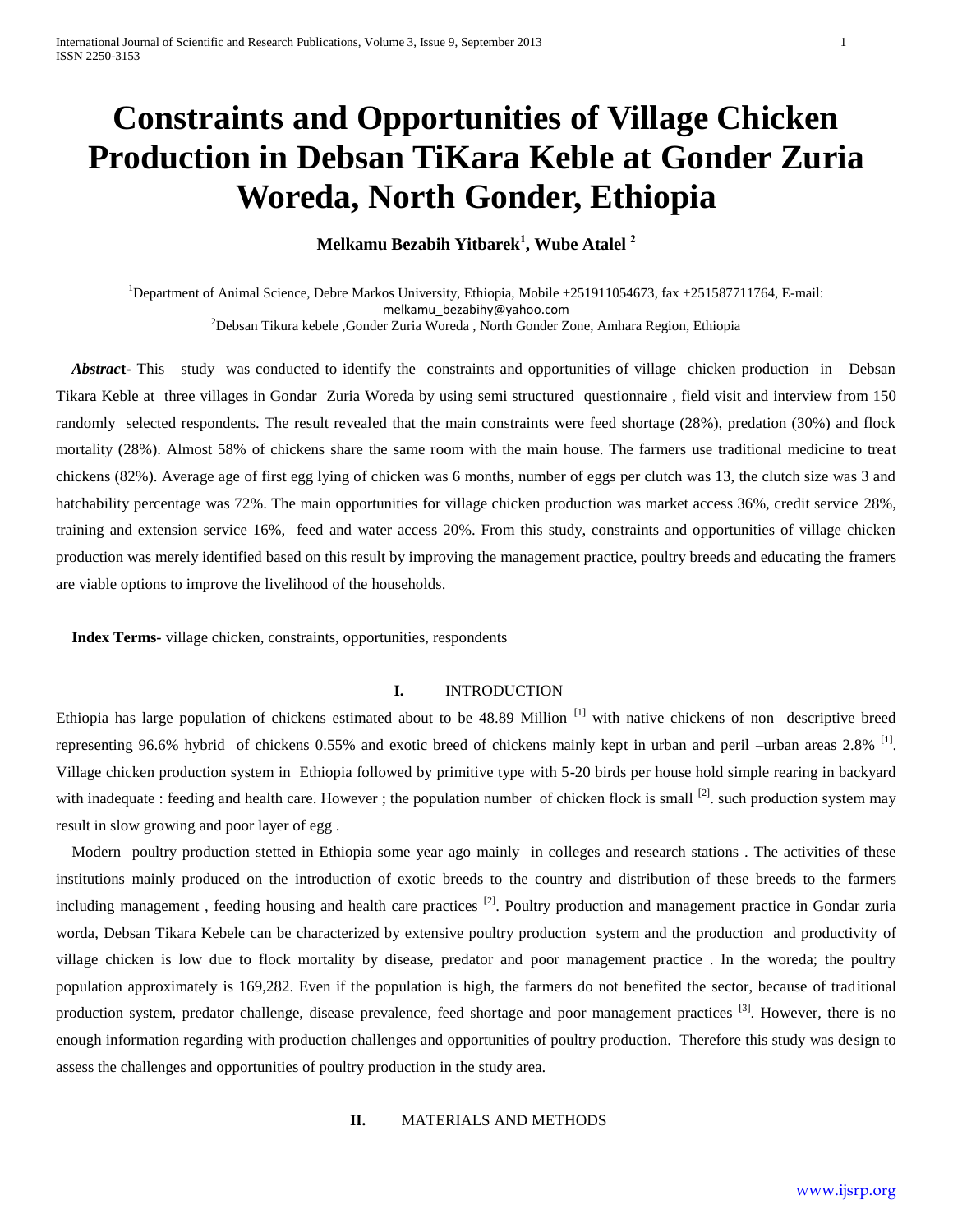International Journal of Scientific and Research Publications, Volume 3, Issue 9, September 2013 2 ISSN 2250-3153

#### A. *Description of the study Area*

The study was conducted in Debsan Tikara Keble , Gondar Zuria woreda of North Gonder zone of Amhara region , Northwest Ethiopia. The woreda contains 35 rural kebeles and 2urban Kebeles and it covers  $142.08 \text{ Km}^2$  area with 209,000 human population and 169282 poultry population  $\frac{3}{1}$ . The elevation of the study ranges from 1800-2700m above sea level and the total annual rain fall varies from  $641$ mm  $- 1678$ mm. The maximum and minimum annual temperature for the study area was  $26.4\%$  and  $12.7^\circ$ c respectively [3]

#### B. *Methods of Data collection*

The data was collected by using semi-structured questionnaire, field visit and interview from 150 randomly selected respondents in three villages(Village 1,Village 2 and Village 3). Major constraints and opportunities of village chicken production were collected. In addition to these, feeding system, housing condition, marketing, health care, production performance, credit and extension service etc was collected as a primary sources and secondary data was collected from different documents of Agricultural Development Office.

C. *Data Analysis and presentation* 

The data was analyzed by using SPSS statistical software through simple descriptive statistics like average, and percentage and presented in form of tabulation

#### **III.** RESULTS AND DISCUSSION

#### *A. Supplementary feeding*

The percentage of respondents that had given a supplementary feed for chicken were presented in Table 1

| <b>Types of</b><br>supplementary |           | No of respondents (Number) |           |       |       |           |               |  |  |
|----------------------------------|-----------|----------------------------|-----------|-------|-------|-----------|---------------|--|--|
| feed                             | Village 1 | Village 2                  | Village 3 | Total | Mean  | <b>SD</b> | $\frac{6}{6}$ |  |  |
| Grains                           | 27        | 25                         | 24        | 76    | 25.33 | 1.5       | 50.67         |  |  |
| Food leftover                    |           | 12                         | 13        |       |       |           | 21.33         |  |  |
|                                  |           |                            |           | 32    | 10.67 | 3.2       |               |  |  |
| Kitchen waste                    | 16        | 13                         | 13        | 42    | 14    | 1.7       | 28            |  |  |
| Total                            | 50        | 50                         | 50        | 150   | 50    | $\theta$  | 100%          |  |  |
| Amount of                        | 0.049     | 0.043                      | 0.046     |       |       |           |               |  |  |
| supplementation $(Kg)$           |           |                            |           | 0.138 | 0.046 | 0.003     |               |  |  |

Table 1: Supplementary feeds of village chicken

The majority of respondents (50.67%) were depend on supplementing grains followed by kitchen waste (28 %) and only 21.33 % of respondents were provided food left over for their chickens. This implied that producers have awareness about feed supplementation. However the chicken production system is still traditional. The grain feed supplementation were different with seasonal conditions. This inline with the repport of <sup>[4]</sup> reasonable grain feed supplementations varied with cultivates. Feed supplements such as grains, food leftovers and kitchen waste were offered once a day early in the morning. An average of 0.046 kg is given per day per hen as a supplementary in twice of a day (Table- 1). This result is disagreeing with  $^{[5]}$  report; 0.035 kg grain supplement is given to local chickens per day per hen in the free range system. The reason is maybe due to better feed availability and farmer's adoption in feeding of their chickens in the woreda.

#### *B. Breed types and number of chickens*

Breed types and number of chicken in the study area is presented in Table 2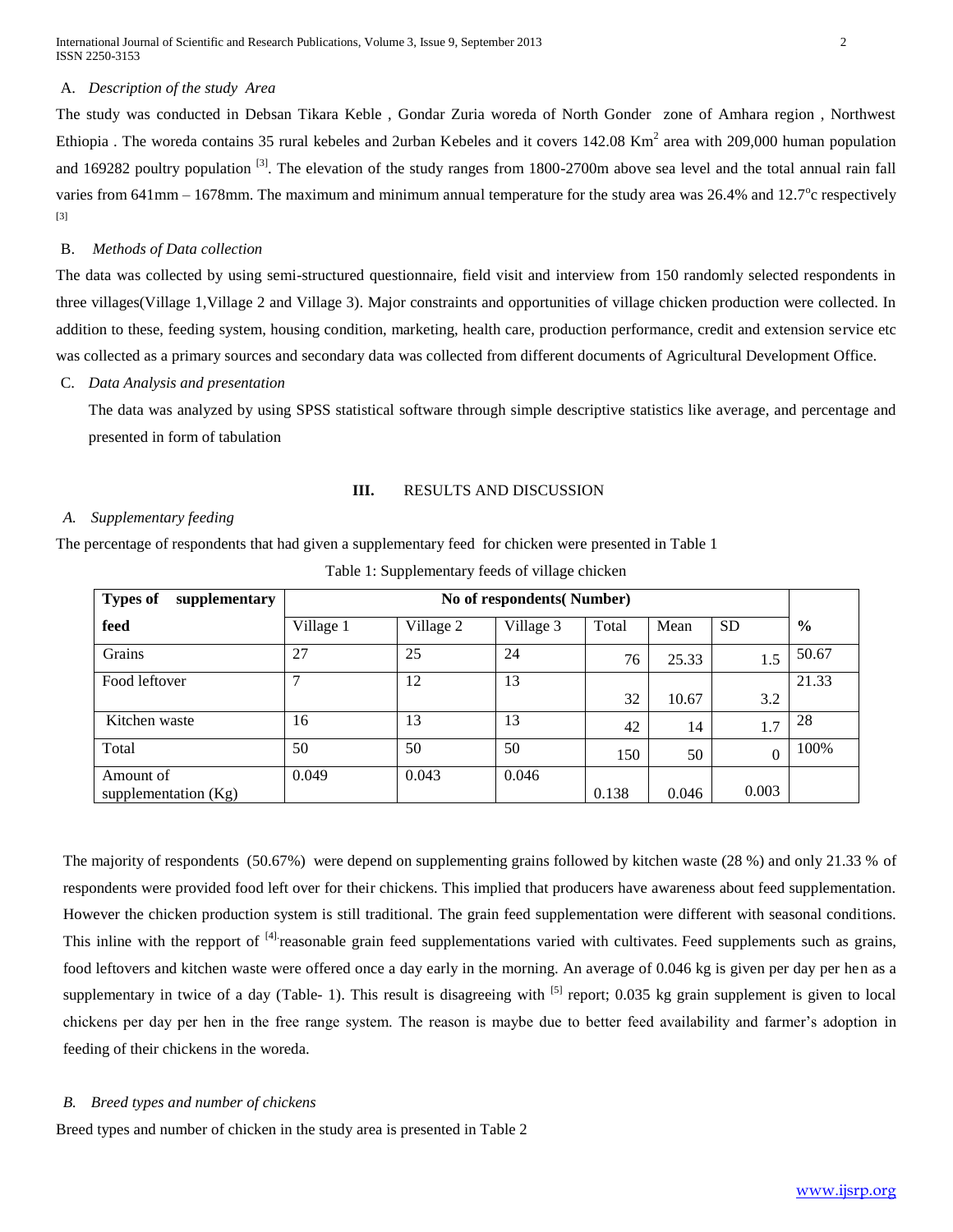| <b>Types of breeds</b> |           | <b>Number of chicks</b> |           |       |      |  |  |
|------------------------|-----------|-------------------------|-----------|-------|------|--|--|
|                        | Village 1 | Village 2               | Village 3 | Total |      |  |  |
| Local breed            | 1442      | 1459                    | 1466      | 4367  | 93.9 |  |  |
| Cross breed            | 55        | 65                      | 69        | 189   | 4.06 |  |  |
| Exotic breed           | 30        | 31                      | 33        | 94    | 1.9  |  |  |
| Total                  | 1527      | 1555                    | 1568      | 4650  | 100% |  |  |

## **Table 2: Breed types of chickens**

The majority of chickens in the study area were raised from local breeds 93.9% followed by cross breed and exotic Rhode Island Red breed 4.06% and 1.9% respectively. This approximately similar with report of  $^{[6]}$  who indicated that poultry production in Ethiopia is large with 96.6%, 2.8% and 0.6% of local, exotic and cross breed respectively. This is because of the low accessibility of improved breeds and low awareness of the producers to use improved breed widely.

## *C. Housing System of Village Chickens*

The housing systems of village chicken is presented in table 3

| <b>Housing system</b>         |           | No respondents |           |       |      |           |      |  |  |
|-------------------------------|-----------|----------------|-----------|-------|------|-----------|------|--|--|
|                               | Village 1 | Village 2      | Village 3 | Total | Mean | <b>SD</b> |      |  |  |
| Share the room with perch     | 29        | 31             | 27        | 87    | 29   | ∸         | 58%  |  |  |
| Different shelter in the same | 16        | 14             | 15        |       | 15   |           | 30%  |  |  |
| room                          |           |                |           | 45    |      |           |      |  |  |
| Building house                |           |                | 8         | 18    | 6    |           | 12%  |  |  |
| Total                         | 50        | 50             | 50        | 150   | 50   |           | 100% |  |  |

**Table 3: Housing system of village chickens**

The majority of farmers were housed their chickens by sharing the same room with perch i.e 58%. The rest 30% and 12% respondents were used different shelter in the same room with the families and separate building house respectively. Even if; the farmers were used the same room with and without perch to housed chickens, they can produce low amount of products. However they were constructed chicken houses to protect chickens from predators, rain and wind during night time. These agree with report of <sup>[7]</sup> who indicated that majority of chicken producers housed chickens by sharing the same room with people particularly over night time than day time in Ethiopia.

## *D. Causes of chicken lost*

Main causes of village chicken lost in the study area is presented in Table 4

| <b>Causes of Mortality</b> |           | No of respondents |           |                |      |           |       |  |  |
|----------------------------|-----------|-------------------|-----------|----------------|------|-----------|-------|--|--|
|                            | Village 1 | Village 2         | Village 3 | Total          | Mean | <b>SD</b> |       |  |  |
| Predators                  | 26        | 27                | 25        | 78             | 26   |           | 52%   |  |  |
| <b>Diseases</b>            | 21        | 22                | 22        | 65             | 21.7 | 0.6       | 43.4% |  |  |
| Animal trampling           |           |                   |           | $\overline{ }$ | 2.3  |           | 4.6%  |  |  |

Table 4: main causes of chicken Lost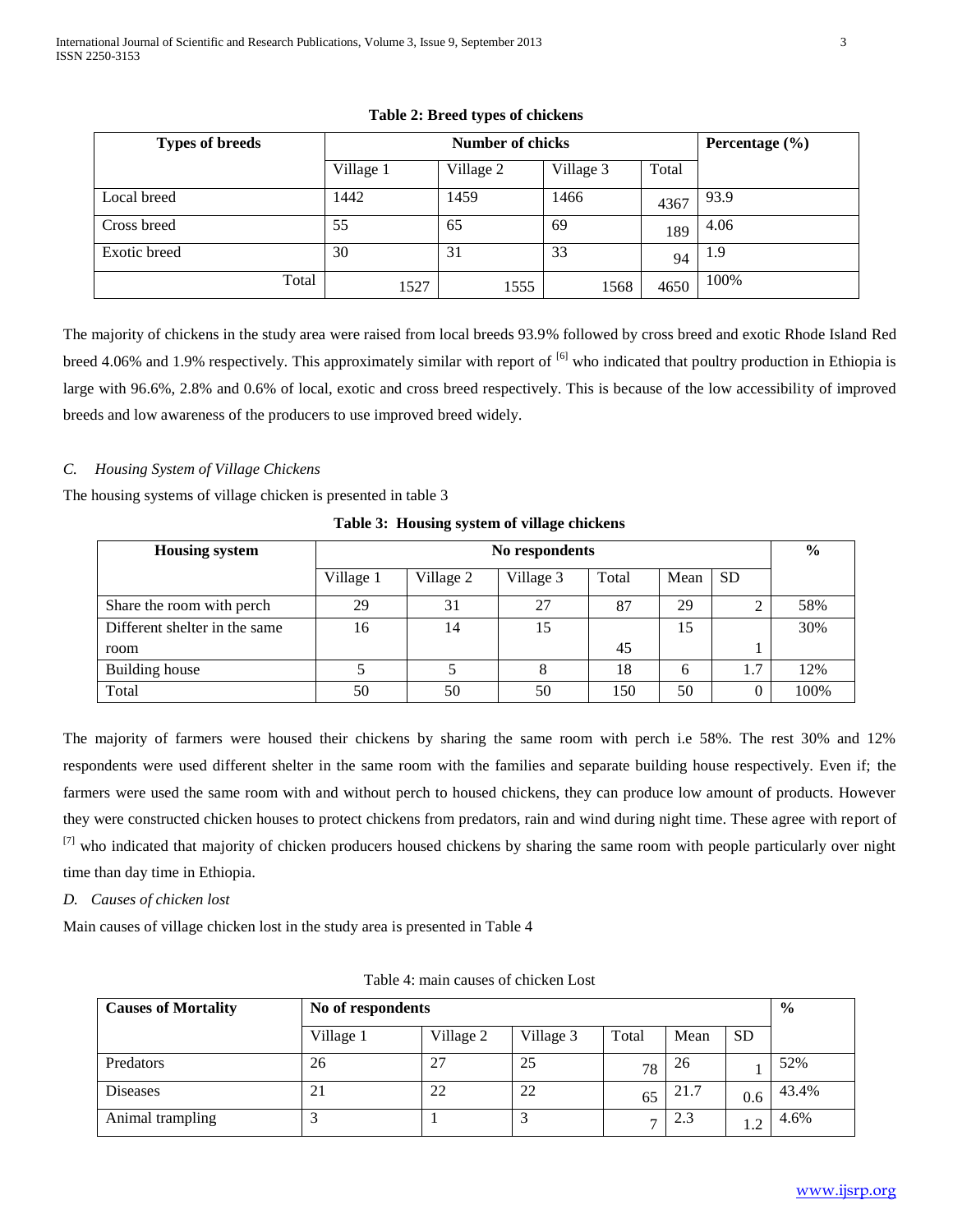The result revealed that 52% of the death were due to predators which followed by different diseases such as new castle disease (NCD) and coccidiosis was 43.4%. Whereas minimum death was observed by animal trampling effects was 4.6%. This disagree with the report of  $^{[8]}$ , as reported that NCD is one of the major cause of death of village chicken mortality in central high land of Ethiopia. This may due to scavenging feeding system and comfortable area for predators.

#### *E. Health Care mechanism*

The health care mechanism of village chicken is presented in table 5

| <b>Types of Medicine</b> |           | No of respondents |           |       |          |           |      |  |
|--------------------------|-----------|-------------------|-----------|-------|----------|-----------|------|--|
|                          | Village 1 | Village 2         | Village 3 | Total | Mean     | <b>SD</b> |      |  |
| Traditional medicine     | 42        | 40                | 41        | 123   | 41       |           | 82%  |  |
| Modern medicine          | ◠         | 10                |           | 27    | $\Omega$ |           | 18%  |  |
| Total                    | 50        | 50                | 50        | 150   | 50       |           | 100% |  |

**Table 5: Health Care Mechanism of Chicken**

Health care is one management aspect of village chicken production. To improve the productivity of chicken should kept healthy. As indicated in the above table 5, the majority of farmers 82% were used traditional medicine to cure chickens when they infected. Farmers used traditional medicine such as simza, fito, and garlick with feeds. On the other hand; 18% of respondents were applied modern medicine that given by veterinarian. Farmers were used modern medicine were small 18%, because low veterinarian accessibility, lack of awareness and unadaptability to use modern medicines. In the study area health care practices such as avoiding feed contamination and water and cleaning of poultry house were not performed well. In addition these were no any vaccination. Therefore; chicken health care was one of constraints of village poultry production. In village chicken production system, periodic devastation of flock by disease is very high. This study agrees with report of [9,10,11] which reported that disease is the major factor the loss of the flock in village poultry production system.

## F. *Production and reproduction performance*

The average production and reproduction performance of village chicken is illustrated in table 6.

**Table 6: Production and reproduction performance of village chicken**

| <b>Characteristics</b>                   | Village 1 | Village 2 | Village 3 | Total | <b>Mean</b> | <b>SD</b>   |
|------------------------------------------|-----------|-----------|-----------|-------|-------------|-------------|
| at first egg<br>laying<br>Average<br>age | 6         | 6         | 6         | 18    | 6           |             |
| (Month)                                  |           |           |           |       |             | $\Omega$    |
| Number of egg clutch per hen             | 15        | 10        | 14        | 39    | 13          | 2.6         |
| Number of clutch hen per year            |           |           | 3         | Q     | 3           | $\Omega$    |
| Number of egg set per clutch             | 12        |           | 10        | 30    | 10          | $2^{\circ}$ |
| Hatchability (%)                         | 73        | 71        | 72        | 223   | 72          |             |

The above table indicates that village chicken in the study area attain sexual maturity and laying first egg at an average 6 months of age. The hen lays about 13 eggs /hen/ clutch and the size is three times per year with 72% of hatchability on the average 10 number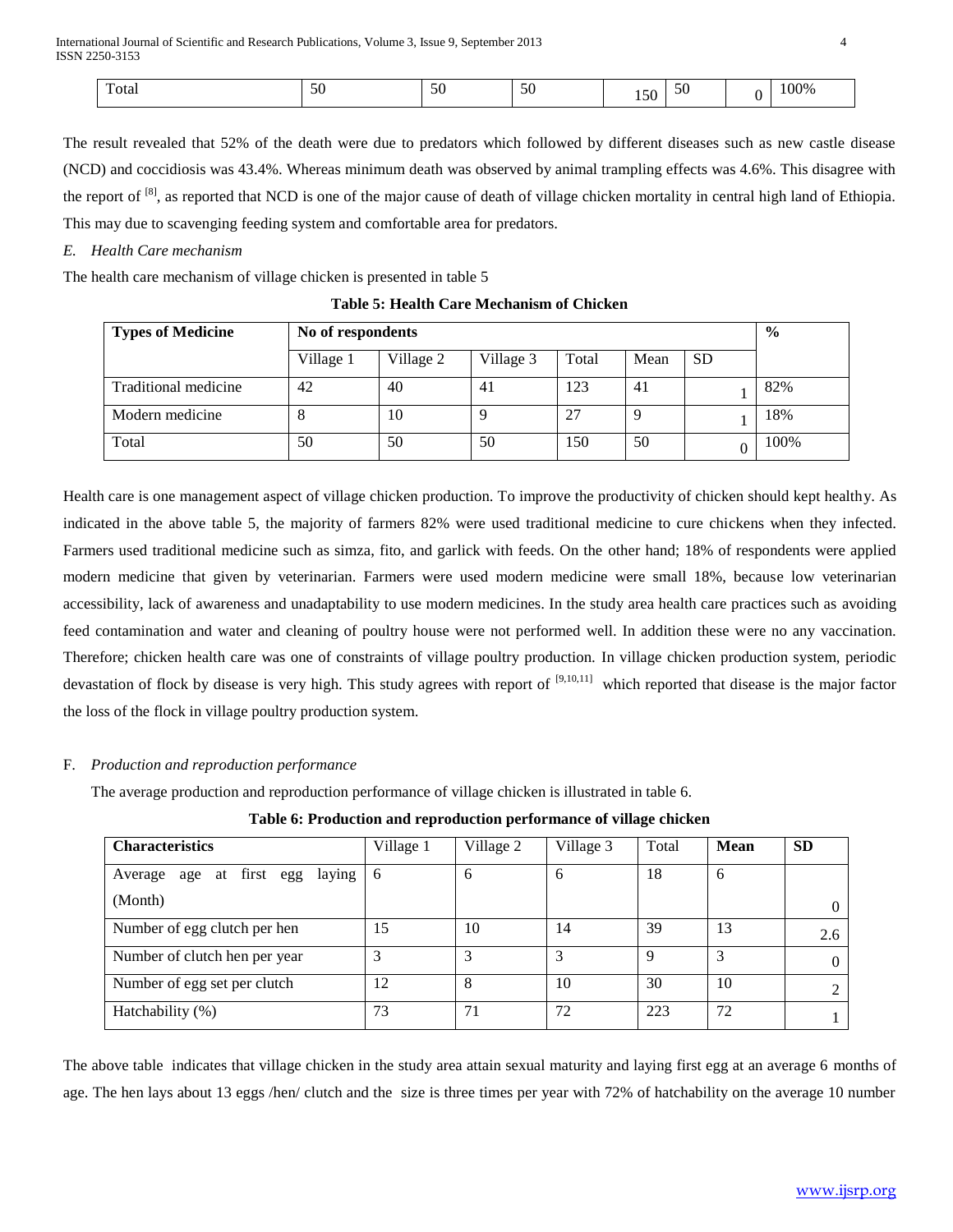International Journal of Scientific and Research Publications, Volume 3, Issue 9, September 2013 5 ISSN 2250-3153

of egg settled per clutch. Age of  $1^{st}$  egg laying of village chicken is disagree with the report of  $[5]$  seven months, this variation is may due to free water availability and feed supplementation of village chicken in the study area.

## *G. Marketing of village chickens and their Eggs*

Marketing of village chicken and eggs is presented in Table 7

|                       | <b>Price</b> |           |           |       |             |           |  |  |
|-----------------------|--------------|-----------|-----------|-------|-------------|-----------|--|--|
| <b>Sold variables</b> | Village 1    | Village 2 | Village 3 | Total | <b>Mean</b> | <b>SD</b> |  |  |
| Cock                  | 80           | 85        | 75        | 240   | 80.00       | 5         |  |  |
| Hen                   | 75           | 75        | 75        | 225   | 75.00       | $\Omega$  |  |  |
| Cockerel              | 60           | 55        | 65        | 180   | 60.00       | 5         |  |  |
| Pullet                | 45           | 40        | 45        | 130   | 43.30       | 2.9       |  |  |
| Egg                   | 2.00         | 1.75      | 1.75      | 5.5   | 1.80        | 0.1       |  |  |

**Table 7: Chickens and egg price in the study area**

There were high chicken and egg price variation due to festivals based on their coat cover of the bird. The average price of cock, cockerel, hen and pullet were reached 80, 75, 60 and 43.30 respectively; and the price of egg was reached 2 birr during non fasting period and festival time, so the producers were fetched good price during that time. There is no any market problem in the study area because of good infrastructures like transportation facilities and the proximity to Enfrance and Maksegnit town; moreover, different traders were came from Metema and Sudan to bought chickens and their products. Keeping village chicken by small holder for cash income to purchase food items and to cover other family expenses as the report of  $[12]$ , small holder village chicken owners found in different part of the country sale chickens and eggs to cover school fee, to purchase improved seed and to get cash for grain milling services.

#### *H. Training and extension service*

Training and extension service that was done in the study area was presented in Table 8

**Table 8: Training and credit service for village chicken producers**

| <b>Services</b>     | No of respondents |           |             |       |      |           |      |  |
|---------------------|-------------------|-----------|-------------|-------|------|-----------|------|--|
|                     | Village 1         | Village 2 | Village 3   | Total | Mean | <b>SD</b> |      |  |
| Credit              | 20                | 21        | 22          | 63    | 21   |           | 42%  |  |
| Training            | 6                 | ┑         | 8           | 21    |      |           | 14%  |  |
| Credit and training | 13                | 12        | 11          | 36    | 12   |           | 24%  |  |
| Not got both        | 11                | 10        | $\mathbf Q$ | 30    | 10   |           | 20%  |  |
| Total               | 50                | 50        | 50          | 150   | 50   | 0         | 100% |  |

Training and extension services held in the study area were other determinant factor to improve village chicken production. Gondar Zuria Woreda Agricultural Office had provided training and Amhara credit and saving institution had given credit for many farmers , As shown in the above table, producers have gotten agricultural and extension services through training, credit and training and credit service 14%, 42% and 24% respectively ; to improve poultry management and enhance village poultry sector for better benefit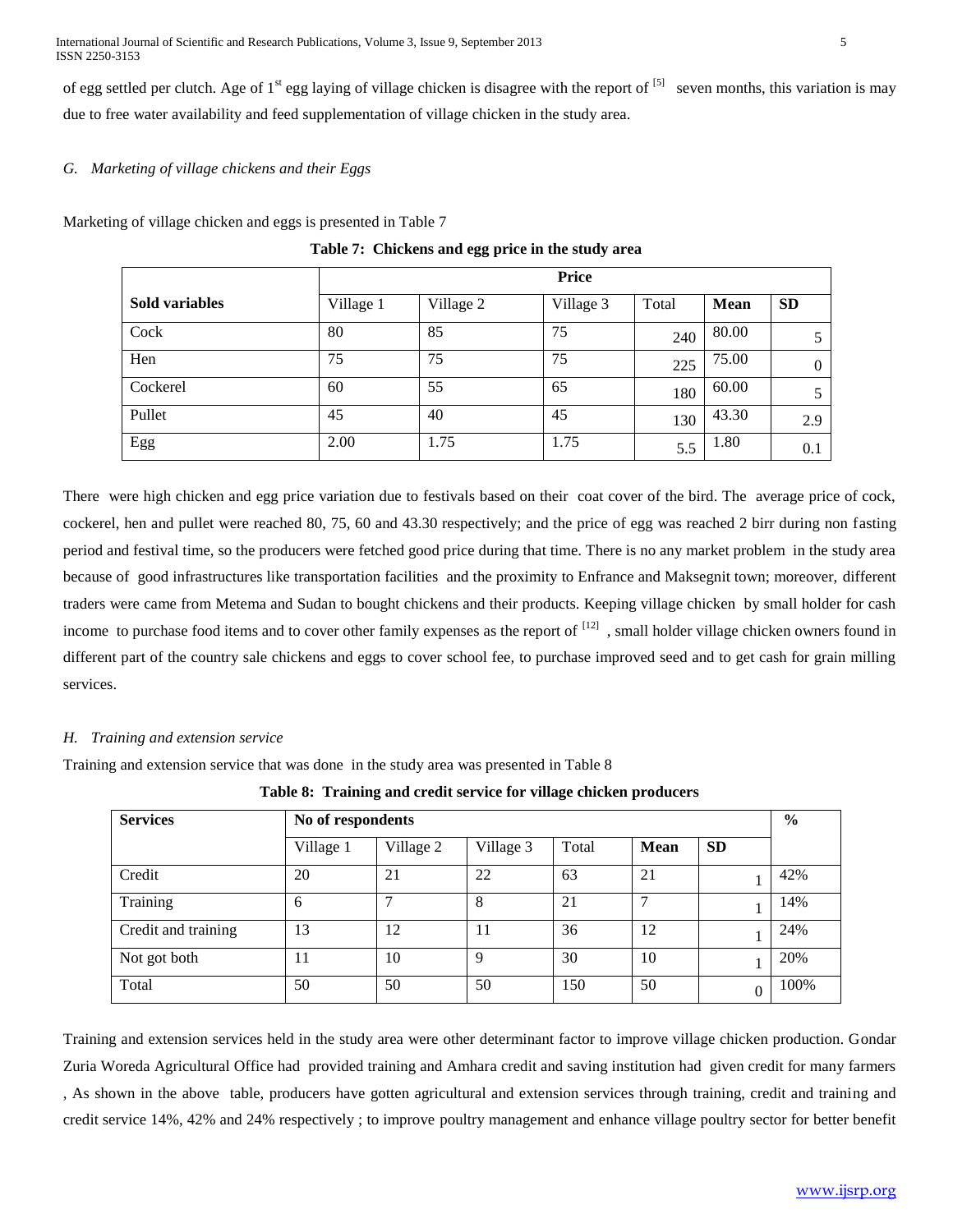of farmers. Only 20% of respondents had no gotten training extension services. This implies that the majority of respondents 80% had gotten training and credit service, and additional extension agents work with the famers. This may one important prospect to improve village poultry productions.

## *I. Constraints of village chicken production*

The major constraints of village chicken production is presented in table 9

During this study, the farmers were listed the major limiting factors of poultry production in the area. The primary problem cited were predation, feed shortage, flock mortality and low prediction performance.

| <b>Constraints</b> |           | No of respondents |           |       |             |           |     |  |
|--------------------|-----------|-------------------|-----------|-------|-------------|-----------|-----|--|
|                    | Village 1 | Village 2         | Village 3 | Total | <b>Mean</b> | <b>SD</b> |     |  |
| Predation          | 15        | 14                | 16        | 45    | 15          |           | 30  |  |
| Feed shortage      | 15        | 15                | 12        | 42    | 14          | 1.7       | 28  |  |
| Flock mortality    | 10        | 11                | 15        | 36    | 12          | 2.6       | 24  |  |
| Low<br>production  | 10        | 10                | 7         | 27    | 9           |           | 18  |  |
| performance        |           |                   |           |       |             | 1.7       |     |  |
| Total              | 50        | 50                | 50        | 150   | 50          | $\Omega$  | 100 |  |

**Table 9: Constraints of village chicken production**

This result revealed that predator constraints (30%) identified as the major problem. Farmers had suffered serious losses due to predation. This may due to extensive /scavenging/ feeding system of chickens and suitability of the area for presence of predators. The other constraints 28%, 24%and 18% were feed shortage, flock mortality and low production performance of village chickens respectively. This implies that the constraints are almost nearly similar , so the farmers give attention for all the problems. This in line with finding of <sup>[13]</sup> those reported that the predator include primarily bird of prey such as vultures, which prey chickens, and wild mammals such as cats and foxes which prey mature birds.

## *J. Opportunities of village chicken production in the study area*

The major opportunities of village chicken production is presented in table 10

**Table 10: Opportunities of village chicken production**

| <b>Opportunities</b>   |           | No of respondents |           |       |             |           |      |  |  |
|------------------------|-----------|-------------------|-----------|-------|-------------|-----------|------|--|--|
|                        | Village 1 | Village 2         | Village 3 | Total | <b>Mean</b> | <b>SD</b> |      |  |  |
| Training and extension |           | 9                 | 8         | 24    | 8           |           | 16%  |  |  |
| Market                 | 19        | 17                | 18        | 54    | 18          |           | 36%  |  |  |
| Credit service         | 14        | 13                | 15        | 42    | 14          |           | 28%  |  |  |
| Feed access            | 10        | 11                | Q         | 30    | 10          |           | 20%  |  |  |
| Total                  | 50        | 50                | 50        | 150   | 50          | O         | 100% |  |  |

Even if; there were many problems in the study area there were also some opportunities to improve village chicken production and productivity for the future such as market availability credit service , feed access and training and extension service. In the above table, market was the primary opportunities (36%) for the sector improvement followed 28%, 16% and 20% of opportunities for chicken production credit, training and feed access respectively .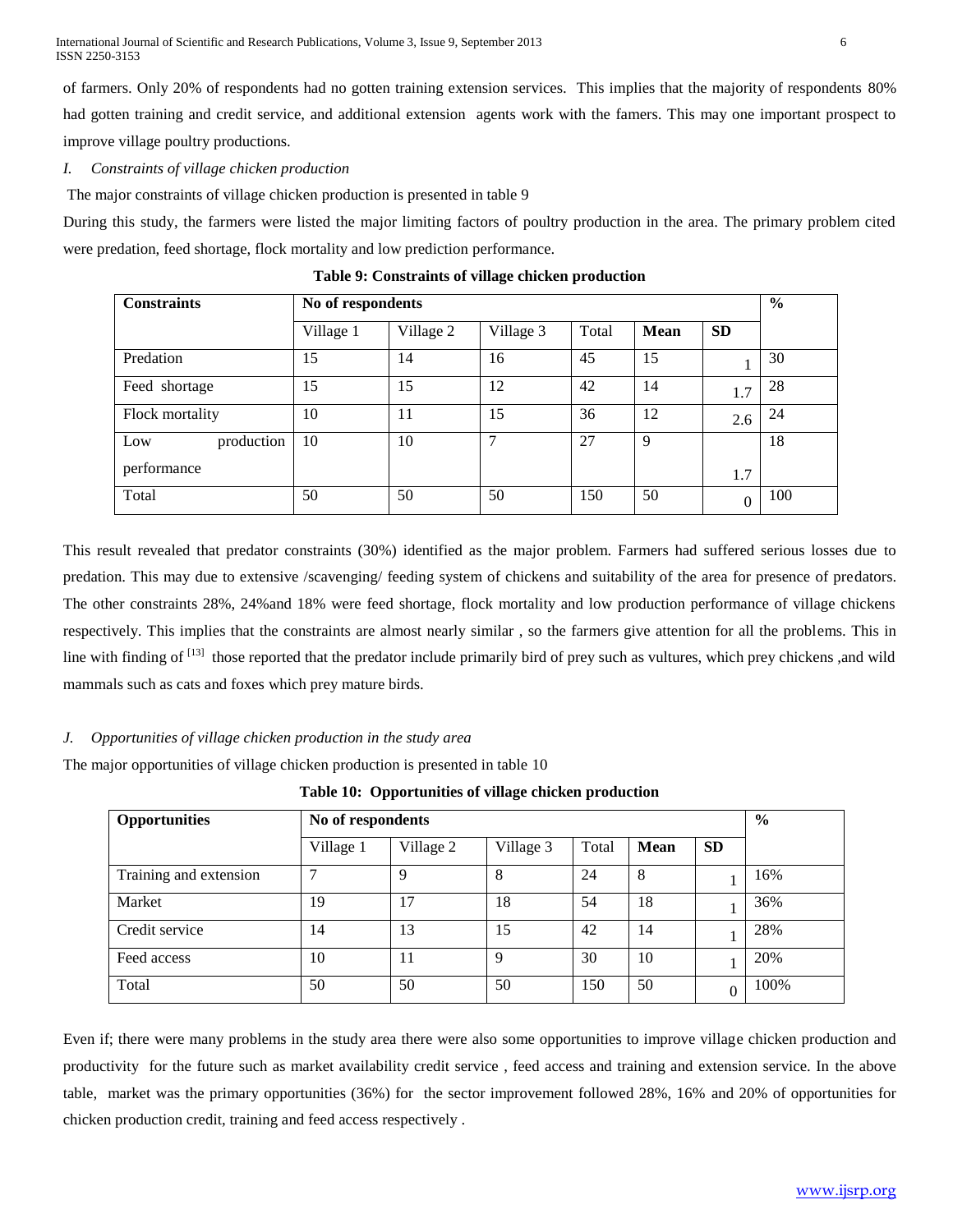#### **IV.** CONCLUSION

In this study area, village chickens are raised under traditional management practice with many problems such as low production performance (18%), feed shortage (28%), predation (30%) and flock mortality (24%) . On the other hand; market availability (36%), credit service (28%), training and extension service (16%) and water access (20%) were some of the opportunities indentified in the area. Better understanding of these constraints and good prospects of village chicken production is important to improve food security and improves the standard of living condition of the farmers.

The incidence of predation in the area was about 52% and most of the farmers were used traditional medicine (82%) to treat chicken. Chickens share the same room with the family was 58% and they reach to lay first egg at an average age 6 months and the hatchability of chickens was 72% and about 28% of respondents were obtained credit service. Based on this result the following recommendations are made

- 1) The farmers should reduce free ranging feeding system to reduce flock mortality by predators.
- 2) The farmers should pay strong attention for appropriate intervention in disease and predator control to improve chicken product and productivity.
- 3) The producers should provide adequate quality and quantity of feeds in regular manner for better production performance of chickens and less prone to disease.
- 4) The agricultural office and producers should work in collaborating way in the area of diseases and predator control, feed and breed improvement and other management aspects.
- 5) Design and implement more research, educating farmers, improve breeds and all management aspects to solve the existing village chicken production are viable options.

#### **REFERENCE**

- [1] CSA (Central Statistics Authority), . Agricultural sample survey report on livestock and livestock characteristics. Addis Ababa, Ethiopia,2011.pp 99.
- [2] Tadelle.D and Ogle Village poultry production system in central high land of Ethiopia. 2001.
- [3] GZWADO (Gonder Zuriya Woreda Agricultural Development OfficeAnnual Report Report 2004. pp15
- [4] Roberts .T.A The scavenging feed sources baled in assessment of productivity of village chicken smith. A, J (1990) Tropical agricultural series 1992. .
- [5] Sonaiya E B, Branckaert R D S and Guèye E. F. Research and Development Options for Family Poultry. First INFPD/FAO Electronic Conference on Family Poultry: 7 December 1998. <http://www.fao.org/ag/aga/agap/lpa/fampo1/Intropap.htm> 5 March 1999.
- [6] CSA (Central Statistics Authority), Agricultural sample survey report on livestock and livestock characteristics, Addis Ababa, Ethiopia,2009. pp 35
- [7] Kitaly:- A.JVillage chicken production system in Africa.1998 pp29.
- [8] Serkalem. M. Constraints and Survivalist Of Chicken In Central High Land Of Ethiopia 2005.pp26.
- [9] Mammo .M. Survey Of Village Chicken Under Traditional Management . In Jamma Wored South Wollo Ethiopia 2006.
- [10] Fisseha,M,. Studies On Production And Marketing Of Local Chicken Ecotype In Bure Woreda North West Amhara Regional State, Ethiopia';2009.
- [11] Nigussie .D . Breeding Program For Indigenous Chickens In Ethiopia 2011.
- [12] Halima.H) and 2005). Phenotypic and Genotypic characterization of indigenous chicken population in north west Ethiopia. Ph.D thesis university of free state Bloemfontein south Africa. 2007.